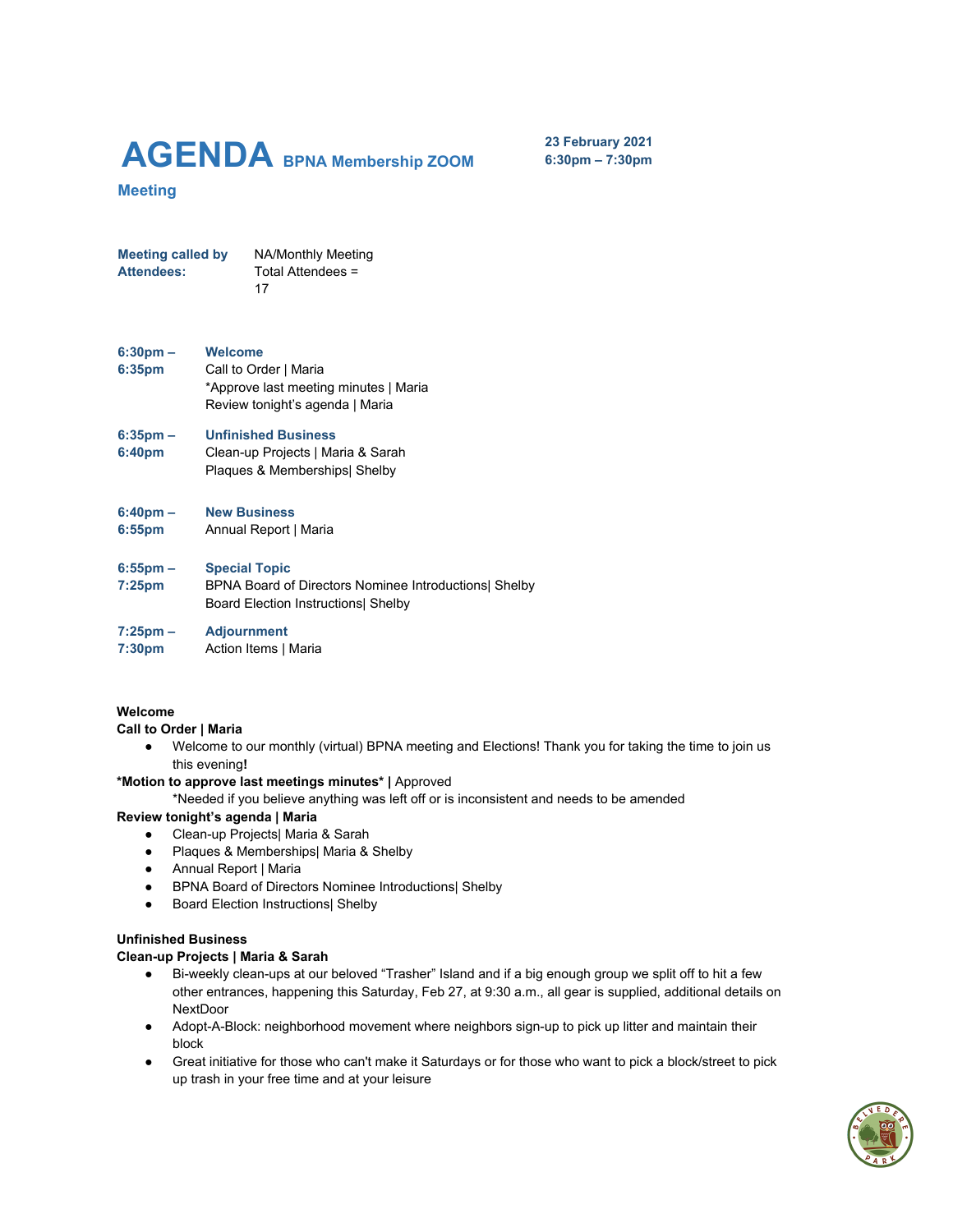- No formal requirements just a fun way to get involved
- Let Sarah know via email: [Sarahtynes@gmail.com](mailto:Saratynes@gmail.com) or on the NextDoor group where we post our trash
- Please separate your recyclables if you can
- Tire plan to follow but mainly focusing on small litter items
	- Landmark tire or a few other options in order to recycle tires
	- CHaRM in Grant Park takes tires (free for the first two and \$2 a tire afterwards) and recycles them
	- Repurpose efforts?
- Currently have about 10 volunteers Sending them a Big Thank You!!
- Some neighbors have even signed up for street sign cleaning
- Need a new street sign? Call [DeKalb](https://www.dekalbcountyga.gov/transportation/new-traffic-signals-and-stop-signs) County (404-297-3947) and they can quickly put a work order in for replacements
- We have a group on NextDoor for volunteer sign-up and updates

# **Plaques & Memberships| Shelby**

- Our Belvederian Owl Plaques are still up for sale on the website
- You can find them on the website under "Memberships and Plaques"
- Plaque Cost: \$60 for one \$100 for two (an extra for you to donate to a neighbor)
- Please reach out to Maria if you need help finding a handy person to hang your plaque
- Membership Fees: \$20 year / \$5 a quarter
- All funds go back into the neighborhood via projects on the agenda as well as the operational costs (paypal button, zoom membership, website, etc.)
- Hopeful to add more beautification projects, security signs, and other projects soon

# **New Business**

# **Annual Report | Maria**

Brief History

2016-2018

- Six residents formed the BPNA to create and manage the BP/WOH Private Security Patrol. Three members are designated as the Board.
- By 2018, two of the three-member Board have moved and due to lack of formality no membership existed.
- Four volunteers (2 from BP/2 from WOH) manage the Patrol.
- Patrol service has been sustained solely by resident subscriptions.

2019

- Spurred by the growing engagement on NextDoor.com and a gap in coordinated activities, four residents began organizing to expand the BPNA.What would we like to see happen?
- The vision was for the BPNA to become a formal structure through which the community could organize and address neighborhood issues.
- The vision also included branding and social engagement.
- Self- appointed Board included President, Vice President, and Secretary.
- Logo adopted (logo was created in 2016 but never used).
- Began developing the new BelvederePark.org website and Patrol website redesign



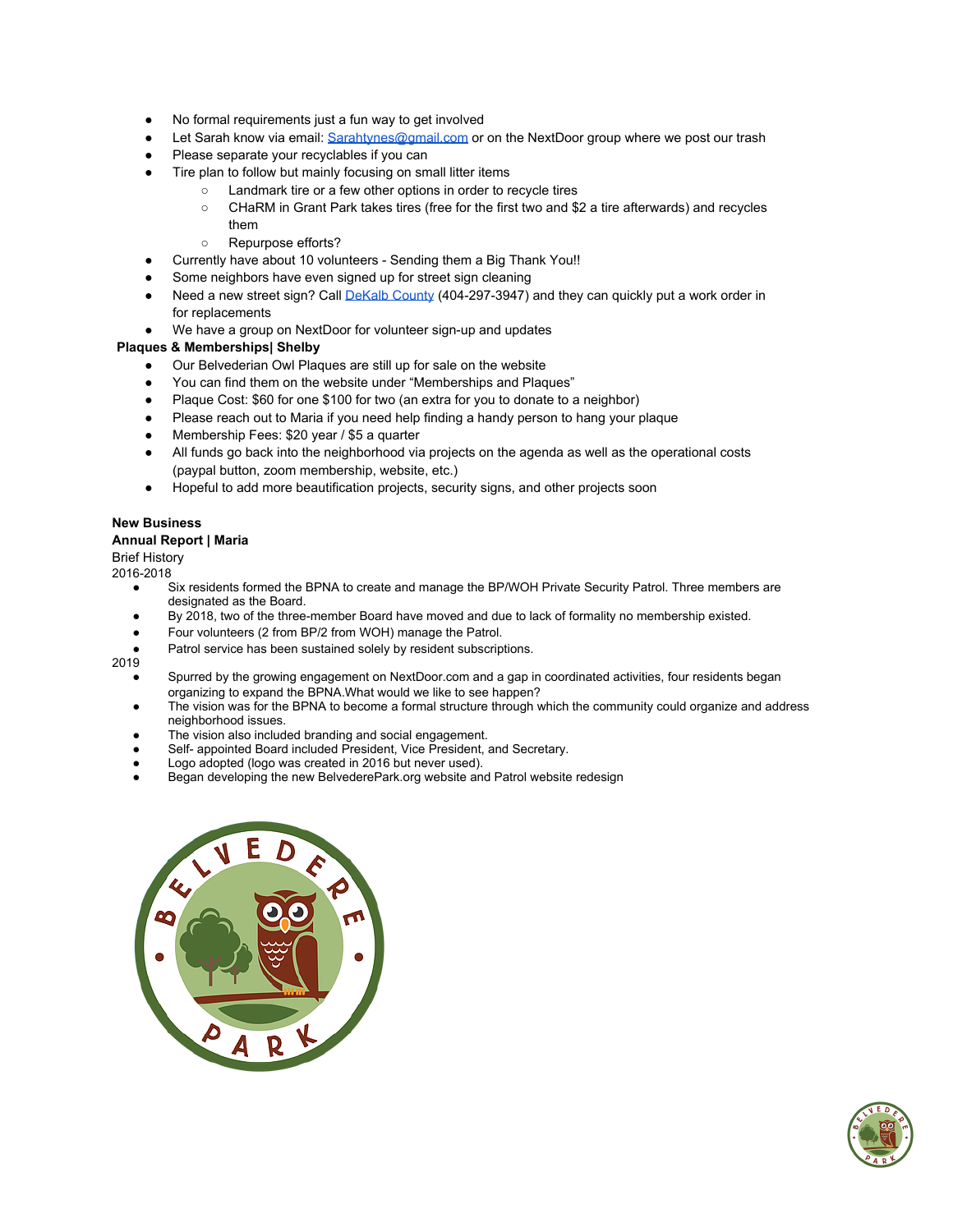\*Image Description: BPNA Logo created 2016 Light green circle with a brown owl on a branch, "Belvedere Park" written in red *outside the circle on a white background, and finally all surrounded by a larger dark green circle*

State of BPNA 2020 Organizational Upgrades:

- **Website** 
	- Launched new BelvederePark.org website
	- Launched the new, improved Patrol website BPWOHPatrol.com
	- Email
		- Officer emails established
	- Newsletter
		- BPNA Newsletter regularly sent to subscribers

# January/February:

● First BPNA Meetings

September:

- Meetings resumed (virtually)
- BPNA Membership & Owl Plaques Available

#### October:

#### **Fall Bounty Food Drive**

December:

● First Belvedere Area Neighborhood Alliance Meeting

#### Outcomes:

- 14 Total Paid Members
- 120+ Newsletter Subscribers
- 31 BP Owl Plaques Sold
- 16 Bi-Weekly Cleanups
- Loads of food donated to the Decatur Cooperative Ministry
- Successful negotiations w/Gran Terraza Townhome Developers

#### Fiances:

- **Monthly Expenses** 
	- Wix (Website) \$17
	- Zoom \$14.99
	- Total: \$31.99
- **Annual Expenses** 
	- State Registration \$60
	- Atlanta Community ToolBank \$15
- Balance: \$547.95

#### Near Future Objectives

- 1. Elect a Board of Directors<br>2. Appoint Officers
- 2. Appoint Officers<br>3 Formalize Comn
- 3. Formalize Committees

# **Special Topic**

# **BPNA Board of Directors Nominee Introductions| Shelby**

- Reviewing nominee introduction
- 10 members are able to be on the board as long as they are voted in by members
- PowerPoint showing candidates

# **Board Election| Shelby**

Maria Rossoto, MPH, CHES (She/Her/Hers) one of the founders of the BPNA and acting President since 2016. I bring a wide range of skills and experience including prior board service, running a community-oriented non-profit, and managing a large community garden. My business Friends in the Garden is a blend of public health, music and art.

I am interested in improving the aesthetics of our neighborhood and am willing to serve in any manner aligned with the overall goals of the BPNA. I have been organizing and leading bi-weekly clean-ups since March 2020, which help keep litter at our main entrances to a minimum. Some of my favorite things about living in BP include the mid-century style, hilly streets, owls and lots of cool, friendly neighbors.

● Jason Howser (He/Him/His) was just a member of BPNA last year. He has lived in Belvedere Park for nearly 15 years, and over the last year, he's really gotten to know and love his neighbors/this community. He decided he loved it so much that he wanted to be more involved in 2021. He wants to help improve this wonderful community